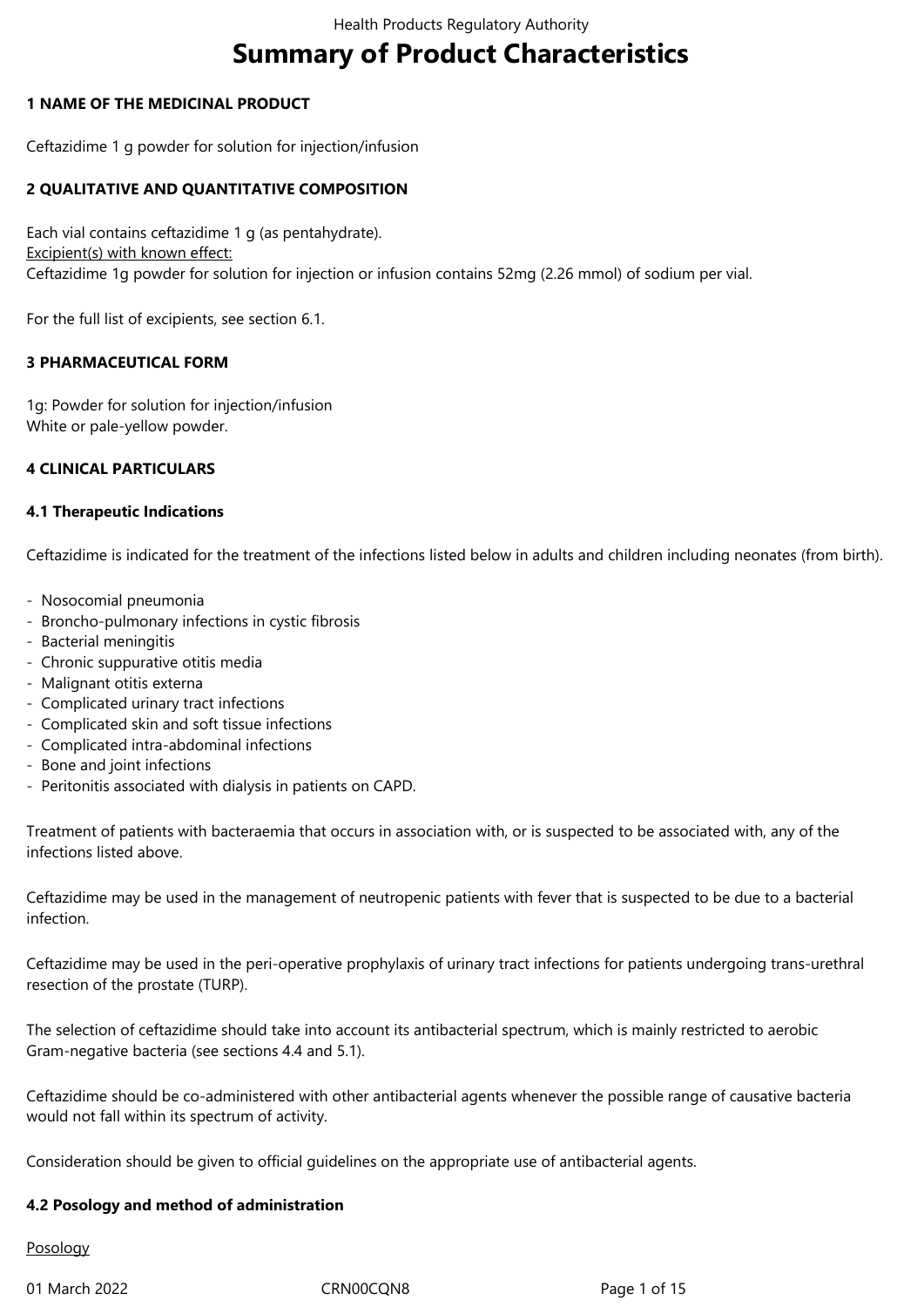| <b>Intermittent Administration</b>                                       |                                                                                    |  |  |  |
|--------------------------------------------------------------------------|------------------------------------------------------------------------------------|--|--|--|
| Infection                                                                | Dose to be administered                                                            |  |  |  |
| Broncho-pulmonary infections in cystic fibrosis                          | 100 to 150 mg/kg/day every 8 h, maximum 9 g per<br>day <sup>1</sup>                |  |  |  |
| Febrile neutropenia                                                      |                                                                                    |  |  |  |
| Nosocomial pneumonia                                                     |                                                                                    |  |  |  |
| Bacterial meningitis                                                     | 2 g every 8 h                                                                      |  |  |  |
| Bacteraemia*                                                             |                                                                                    |  |  |  |
| Bone and joint infections                                                |                                                                                    |  |  |  |
| Complicated skin and soft tissue infections                              |                                                                                    |  |  |  |
| Complicated intra-abdominal infections                                   | 1-2 $q$ every 8 h                                                                  |  |  |  |
| Peritonitis associated with dialysis in patients on CAPD                 |                                                                                    |  |  |  |
| Complicated urinary tract infections                                     | 1-2 g every 8 h or 12 h                                                            |  |  |  |
| Perioperative prophylaxis for transurethral resection of prostate (TURP) | 1 g at induction of anaesthesia,<br>and a second dose at catheter removal          |  |  |  |
| Chronic suppurative otitis media                                         |                                                                                    |  |  |  |
| Malignant otitis externa                                                 | 1 g to 2 g every 8h                                                                |  |  |  |
|                                                                          |                                                                                    |  |  |  |
| Continuous Infusion                                                      |                                                                                    |  |  |  |
| Infection                                                                | Dose to be administered                                                            |  |  |  |
| Febrile neutropenia                                                      |                                                                                    |  |  |  |
| Nosocomial pneumonia                                                     |                                                                                    |  |  |  |
| Broncho-pulmonary infections in cystic fibrosis                          |                                                                                    |  |  |  |
| <b>Bacterial meningitis</b>                                              |                                                                                    |  |  |  |
| Bacteraemia*                                                             | Loading dose of 2 g followed by a continuous<br>infusion of 4 to 6 g every 24 $h1$ |  |  |  |
| Bone and joint infections                                                |                                                                                    |  |  |  |
| Complicated skin and soft tissue infections                              |                                                                                    |  |  |  |
| Complicated intra-abdominal infections                                   |                                                                                    |  |  |  |
| Peritonitis associated with dialysis in patients on CAPD                 |                                                                                    |  |  |  |

 $<sup>1</sup>$  In adults with normal renal function 9 g/day has been used without adverse effects.</sup>

\* When associated with, or suspected to be associated with, any of the infections listed in section 4.1.

*Table 2*: Children < 40 kg

| Infants<br>and<br>toddlers<br>> 2<br>months<br>and<br>children<br>$< 40$ kg | Infection<br>Intermittent Administration   | Usual dose                                                |
|-----------------------------------------------------------------------------|--------------------------------------------|-----------------------------------------------------------|
|                                                                             |                                            |                                                           |
|                                                                             | Complicated<br>urinary tract<br>infections |                                                           |
|                                                                             | Chronic<br>suppurative<br>otitis media     | 100-150 mg/kg/day in three divided doses, maximum 6 g/day |
|                                                                             | Malignant<br>otitis externa                |                                                           |
|                                                                             | Neutropenic                                | 150 mg/kg/day in three divided doses, maximum 6 g/day     |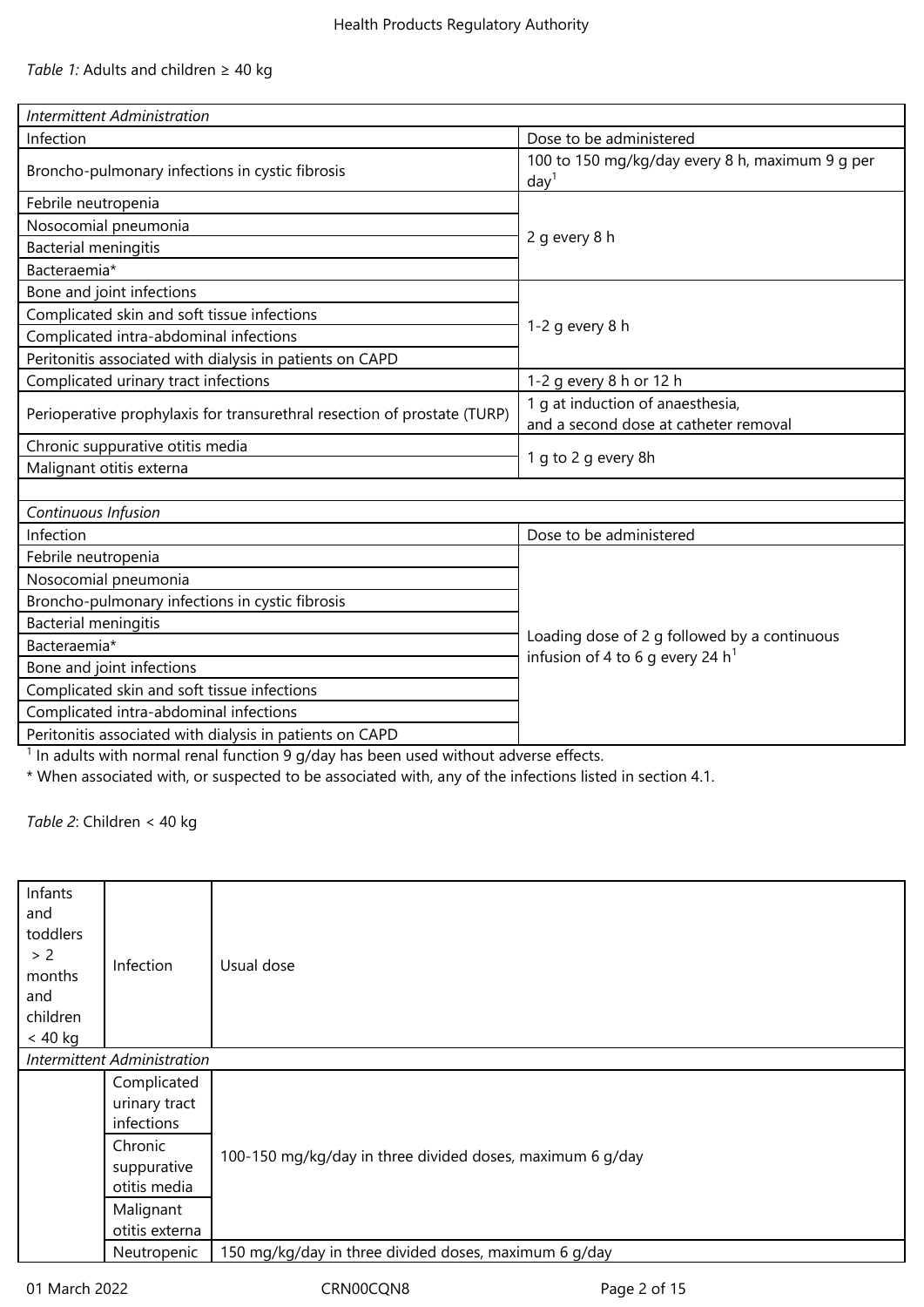|                     | children                           |                                                                                           |
|---------------------|------------------------------------|-------------------------------------------------------------------------------------------|
|                     | Broncho-pul                        |                                                                                           |
|                     | monary                             |                                                                                           |
|                     | infections in                      |                                                                                           |
|                     | cystic fibrosis                    |                                                                                           |
|                     | <b>Bacterial</b>                   |                                                                                           |
|                     | meningitis                         |                                                                                           |
|                     | Bacteraemia*                       |                                                                                           |
|                     | Bone and                           |                                                                                           |
|                     | joint                              |                                                                                           |
|                     | infections                         |                                                                                           |
|                     | Complicated                        |                                                                                           |
|                     | skin and soft                      |                                                                                           |
|                     | tissue                             |                                                                                           |
|                     | infections                         |                                                                                           |
|                     | Complicated                        | 100-150 mg/kg/day in three divided doses, maximum 6 g/day                                 |
|                     | intra-abdomi                       |                                                                                           |
|                     | nal infections                     |                                                                                           |
|                     | Peritonitis                        |                                                                                           |
|                     | associated                         |                                                                                           |
|                     | with dialysis                      |                                                                                           |
|                     | in patients                        |                                                                                           |
|                     | on CAPD                            |                                                                                           |
| Continuous Infusion |                                    |                                                                                           |
|                     | Febrile                            |                                                                                           |
|                     | neutropenia                        |                                                                                           |
|                     | Nosocomial                         |                                                                                           |
|                     | pneumonia                          |                                                                                           |
|                     | Broncho-pul                        |                                                                                           |
|                     | monary                             |                                                                                           |
|                     | infections in                      |                                                                                           |
|                     | cystic fibrosis                    |                                                                                           |
|                     | <b>Bacterial</b>                   |                                                                                           |
|                     | meningitis                         |                                                                                           |
|                     | Bacteraemia*                       |                                                                                           |
|                     | Bone and                           |                                                                                           |
|                     | joint                              | Loading dose of 60-100 mg/kg followed by a continuous infusion 100-200 mg/kg/day, maximum |
|                     | infections                         | 6 g/day                                                                                   |
|                     | Complicated                        |                                                                                           |
|                     | skin and soft                      |                                                                                           |
|                     | tissue                             |                                                                                           |
|                     | infections                         |                                                                                           |
|                     | Complicated                        |                                                                                           |
|                     | intra-abdomi                       |                                                                                           |
|                     | nal infections                     |                                                                                           |
|                     | Peritonitis                        |                                                                                           |
|                     | associated                         |                                                                                           |
|                     | with dialysis                      |                                                                                           |
|                     | in patients                        |                                                                                           |
|                     | on CAPD                            |                                                                                           |
|                     |                                    |                                                                                           |
| Neonates            |                                    |                                                                                           |
| and                 | Infection                          | Usual dose                                                                                |
| infants $\leq$      |                                    |                                                                                           |
| 2 months            |                                    |                                                                                           |
|                     | <b>Intermittent Administration</b> |                                                                                           |
|                     | Most                               | 25-60 mg/kg/day in two divided doses <sup>1</sup>                                         |
|                     | infections                         |                                                                                           |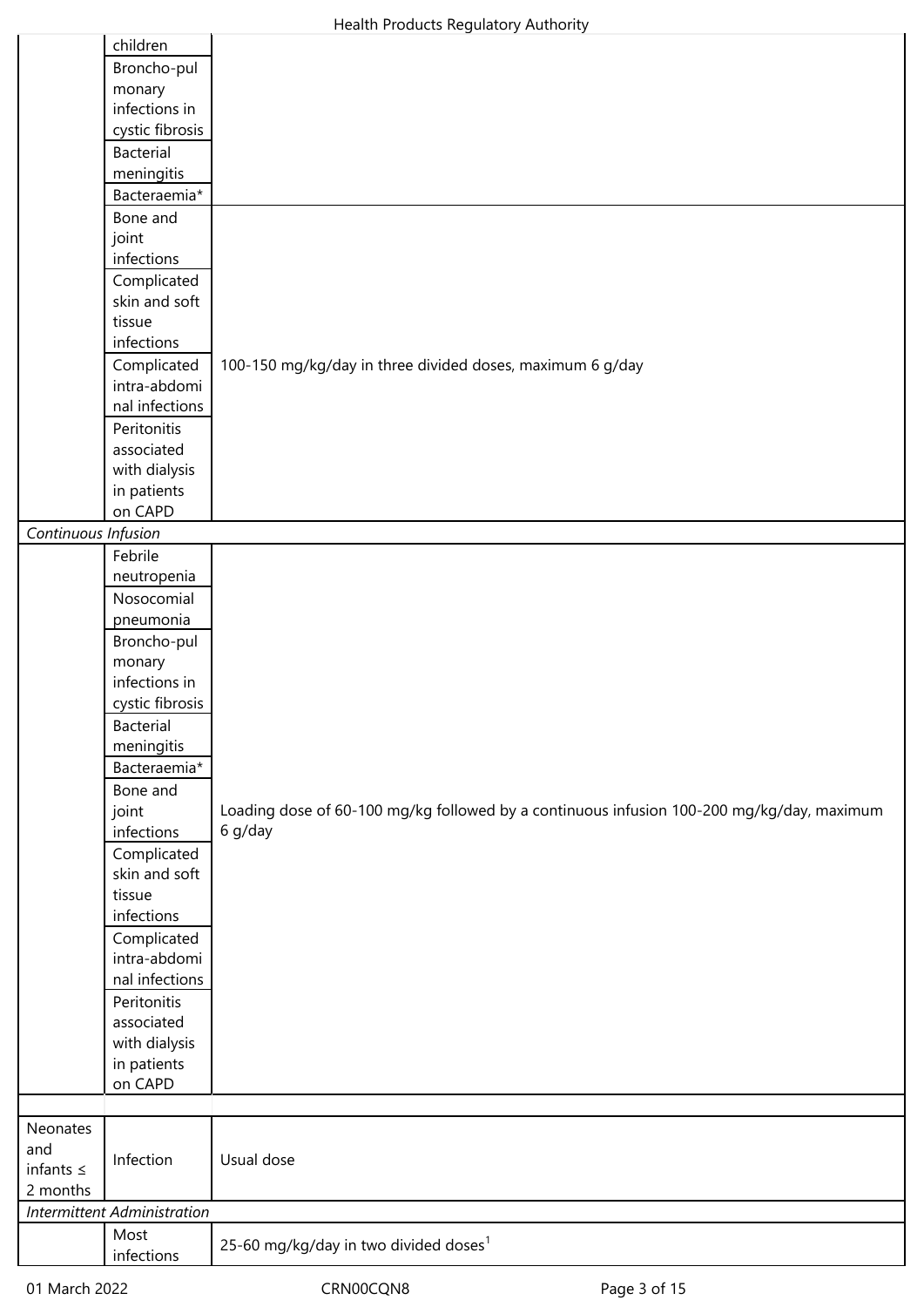<sup>1</sup> In neonates and infants ≤ 2 months, the serum half- life of ceftazidime can be three to four times that in adults.

\* Where associated with, or suspected to be associated with, any of the infections listed in section 4.1.

# *Paediatric population*

The safety and efficacy of Ceftazidime administered as continuous infusion to neonates and infants ≤ 2 months has not been established.

# *Elderly*

In view of the age related reduced clearance of ceftazidime in elderly patients, the daily dose should not normally exceed 3 g in those over 80 years of age.

# *Hepatic impairment*

Available data do not indicate the need for dose adjustment in mild or moderate liver function impairment. There are no study data in patients with severe hepatic impairment (see also section 5.2). Close clinical monitoring for safety and efficacy is advised.

# *Renal impairment*

Ceftazidime is excreted unchanged by the kidneys. Therefore, in patients with impaired renal function, the dosage should be reduced (see also section 4.4).

An initial loading dose of 1 g should be given. Maintenance doses should be based on creatinine clearance:

*Table 3*: Recommended maintenance doses of Ceftazidime in renal impairment – intermittent infusion

o Adults and children ≥ 40 kg

| Creatinine clearance<br>(ml/min) | Approx. serum creatinine<br>µmol/l (mg/dl) | Recommended unit dose of Ceftazidime<br>[Hikma] (g) | Frequency of dosing (hourly) |
|----------------------------------|--------------------------------------------|-----------------------------------------------------|------------------------------|
| $50 - 31$                        | $150 - 200$<br>$(1.7 - 2.3)$               |                                                     | 12                           |
| $30 - 16$                        | $200 - 350$<br>$(2.3 - 4.0)$               |                                                     | 24                           |
| $15 - 6$                         | $350 - 500$<br>$(4.0 - 5.6)$               | 0.5                                                 | 24                           |
| < 5                              | > 500<br>(> 5.6)                           | 0.5                                                 | 48                           |

In patients with severe infections the unit dose should be increased by 50% or the dosing frequency increased. In children the creatinine clearance should be adjusted for body surface area or lean body mass.

# o Children < 40 kg

| Creatinine clearance<br>$(mI/min)**$ | Approx. serum creatinine*<br>umol/l (mg/dl) | Recommended individual dose mg/kg body<br>weight (g) | Frequency of dosing (hourly) |
|--------------------------------------|---------------------------------------------|------------------------------------------------------|------------------------------|
| $50 - 31$                            | $150 - 200$<br>$(1.7 - 2.3)$                | 25                                                   | -12                          |
| $30 - 16$                            | $200 - 350$<br>$(2.3 - 4.0)$                | 25                                                   | -24                          |
| $15 - 6$                             | $350 - 500$<br>$(4.0 - 5.6)$                | 12.5                                                 | -24                          |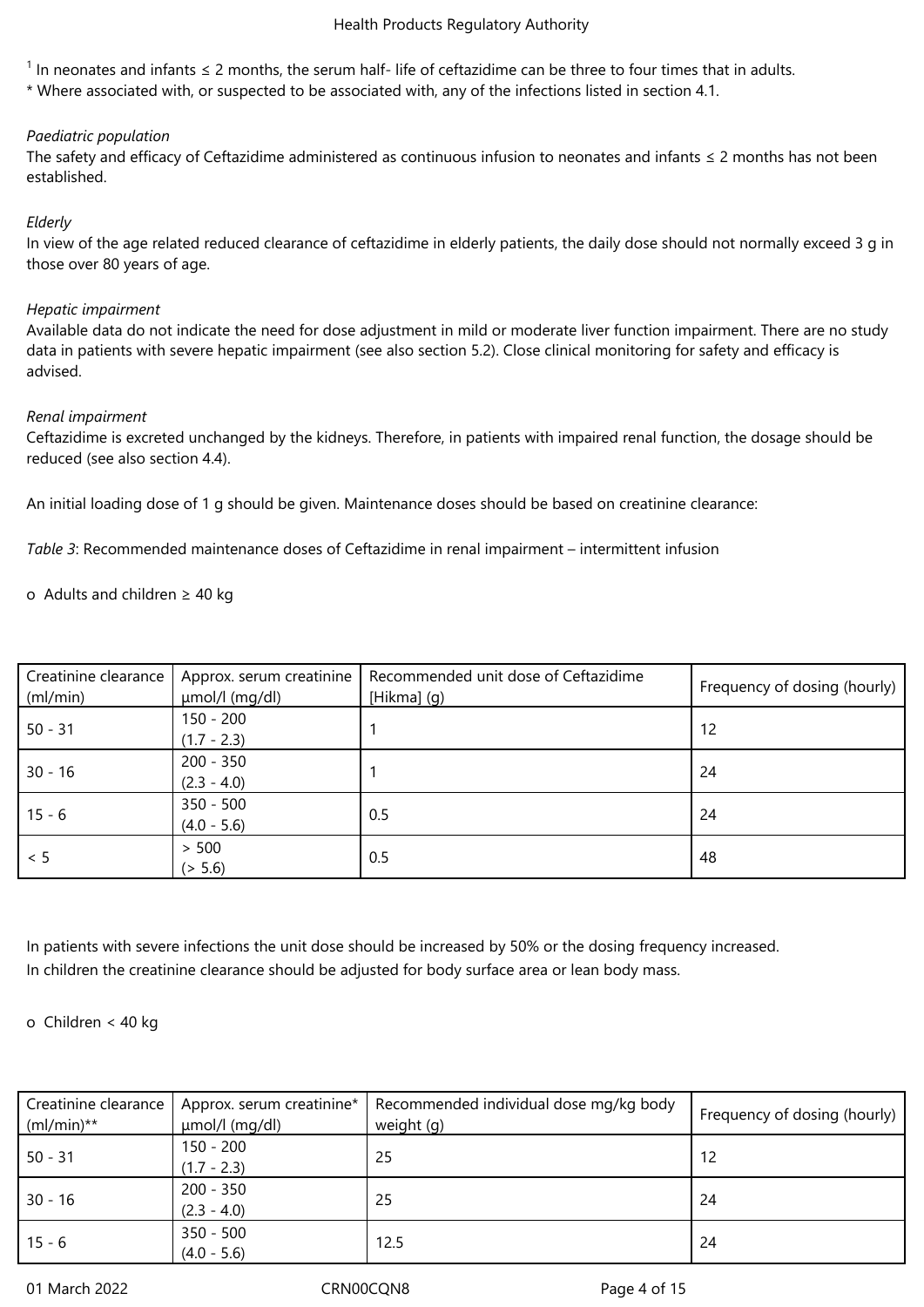| Health Products Regulatory Authority |  |  |
|--------------------------------------|--|--|
|--------------------------------------|--|--|

| 500<br>╭<br>╰<br>$ -$<br>5.6 | $-40o$<br>. <u>.</u> | -48 |
|------------------------------|----------------------|-----|
|------------------------------|----------------------|-----|

\* The serum creatinine values are guideline values that may not indicate exactly the same degree of reduction for all patients with reduced renal function.

\*\* Estimated based on body surface area or measured.

Close clinical monitoring for safety and efficacy is advised.

*Table 4*: Recommended maintenance doses of Ceftazidime [Hikma] in renal impairment – continuous infusion

o Adults and children ≥ 40 kg

| Creatinine clearance<br>(ml/min) | Approx. serum creatinine<br>µmol/l (mg/dl) | Frequency of dosing (hourly)                 |
|----------------------------------|--------------------------------------------|----------------------------------------------|
| $50 - 31$                        | $150 - 200$                                | Loading dose of 2 g followed by 1 g to       |
|                                  | $(1.7 - 2.3)$                              | $3 q / 24$ hours                             |
| $30 - 16$                        | $200 - 350$                                | Loading dose of 2 g followed by 1 g/24 hours |
|                                  | $(2.3 - 4.0)$                              |                                              |
|                                  | > 350                                      |                                              |
| $\leq$ 15                        | (> 4.0)                                    | Not evaluated                                |

Caution is advised in dose selection. Close clinical monitoring for safety and efficacy is advised.

# o Children < 40 kg

The safety and effectiveness of Ceftazidime administered as continuous infusion in renally impaired children < 40 kg has not been established. Close clinical monitoring for safety and efficacy is advised.

If continuous infusion is used in children with renal impairment, the creatinine clearance should be adjusted for body surface area or lean body mass.

# *Haemodialysis*

The serum half-life during haemodialysis ranges from 3 to 5 h.

Following each haemodialysis period, the maintenance dose of ceftazidime recommended in the below table should be repeated.

# *Peritoneal dialysis*

Ceftazidime may be used in peritoneal dialysis and continuous ambulatory peritoneal dialysis (CAPD).

In addition to intravenous use, ceftazidime can be incorporated into the dialysis fluid (usually 125 to 250 mg for 2 litres of dialysis solution).

For patients in renal failure on continuous arterio-venous haemodialysis or high-flux haemofiltration in intensive therapy units: 1 g daily either as a single dose or in divided doses. For low-flux haemofiltration, follow the dose recommended under renal impairment.

For patients on veno-venous haemofiltration and veno-venous haemodialysis, follow the dosage recommendations in the tables below.

01 March 2022 CRN00CQN8 Page 5 of 15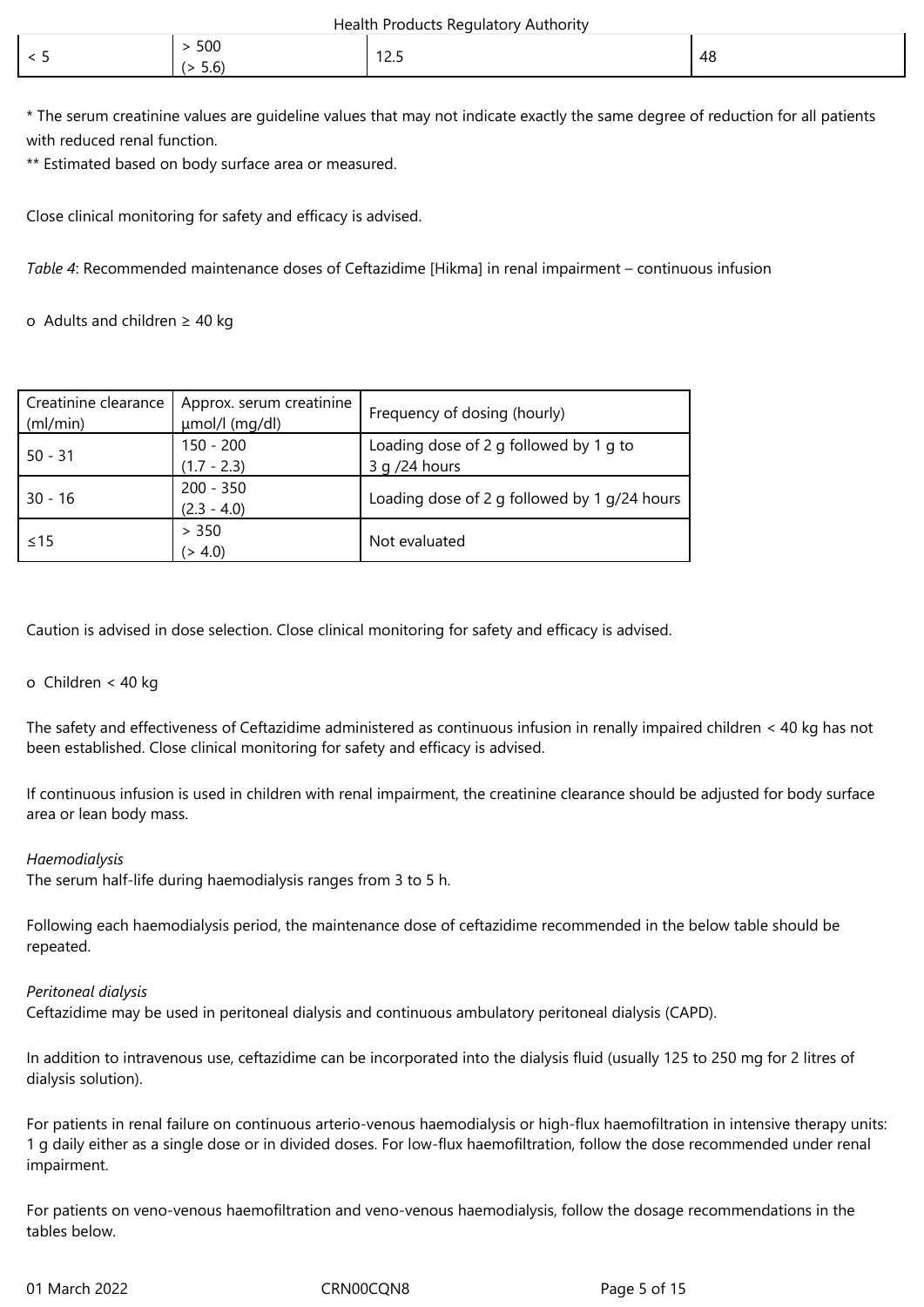# Health Products Regulatory Authority *Table 5*: Continuous veno-venous haemofiltration dose guidelines

| Residual renal function (creatinine clearance ml/min) | Maintenance dose<br>(mg) for an<br>ultrafiltration rate<br>(ml/min) of $\frac{1}{1}$ : |      |      |     |  |
|-------------------------------------------------------|----------------------------------------------------------------------------------------|------|------|-----|--|
|                                                       |                                                                                        | 16.7 | 33.3 | 50  |  |
| 0                                                     | 250                                                                                    | 250  | 500  | 500 |  |
| 5                                                     | 250                                                                                    | 250  | 500  | 500 |  |
| 10                                                    | 250                                                                                    | 500  | 500  | 750 |  |
| 15                                                    | 250                                                                                    | 500  | 500  | 750 |  |
| 20                                                    | 500                                                                                    | 500  | 500  | 750 |  |

 $1$  Maintenance dose to be administered every 12 h.

*Table 6*: Continuous veno-venous haemodialysis dose guidelines

|                                                       |                                   | Maintenance dose (mg) for an<br>dialysate in flow rate of $1$ : |                                    |             |     |      |  |
|-------------------------------------------------------|-----------------------------------|-----------------------------------------------------------------|------------------------------------|-------------|-----|------|--|
|                                                       | 1.0 litre/h                       |                                                                 |                                    | 2.0 litre/h |     |      |  |
| Residual renal function (creatinine clearance ml/min) | Ultrafiltration<br>rate (litre/h) |                                                                 | Ultrafiltration<br>rate (litres/h) |             |     |      |  |
|                                                       | 0.5                               | 1.0                                                             | 2.0                                | 0.5         | 1.0 | 2.0  |  |
| 0                                                     | 500                               | 500                                                             | 500                                | 500         | 500 | 750  |  |
| 5                                                     | 500                               | 500                                                             | 750                                | 500         | 500 | 750  |  |
| 10                                                    | 500                               | 500                                                             | 750                                | 500         | 750 | 1000 |  |
| 15                                                    | 500                               | 750                                                             | 750                                | 750         | 750 | 1000 |  |
| 20                                                    | 750                               | 750                                                             | 1000                               | 750         | 750 | 1000 |  |

 $1$  Maintenance dose to be administered every 12 h.

Method of administration

Ceftazidime 1 g should be administered by intravenous or intramuscular injection or intravenous infusion.

Recommended intramuscular injection sites are the upper outer quadrant of the gluteus maximus or lateral part of the thigh. Ceftazidime solutions may be given directly into the vein or introduced into the tubing of a giving set if the patient is receiving parenteral fluids.

The standard recommended route of administration is by intravenous intermittent injection or intravenous continuous infusion. Intramuscular administration should only be considered when the intravenous route is not possible or less appropriate for the patient.

The dose depends on the severity, susceptibility, site and type of infection and on the age and renal function of the patient.

# **4.3 Contraindications**

Hypersensitivity to the active substance, to any other cephalosporins or to any of the excipients listed in section 6.1.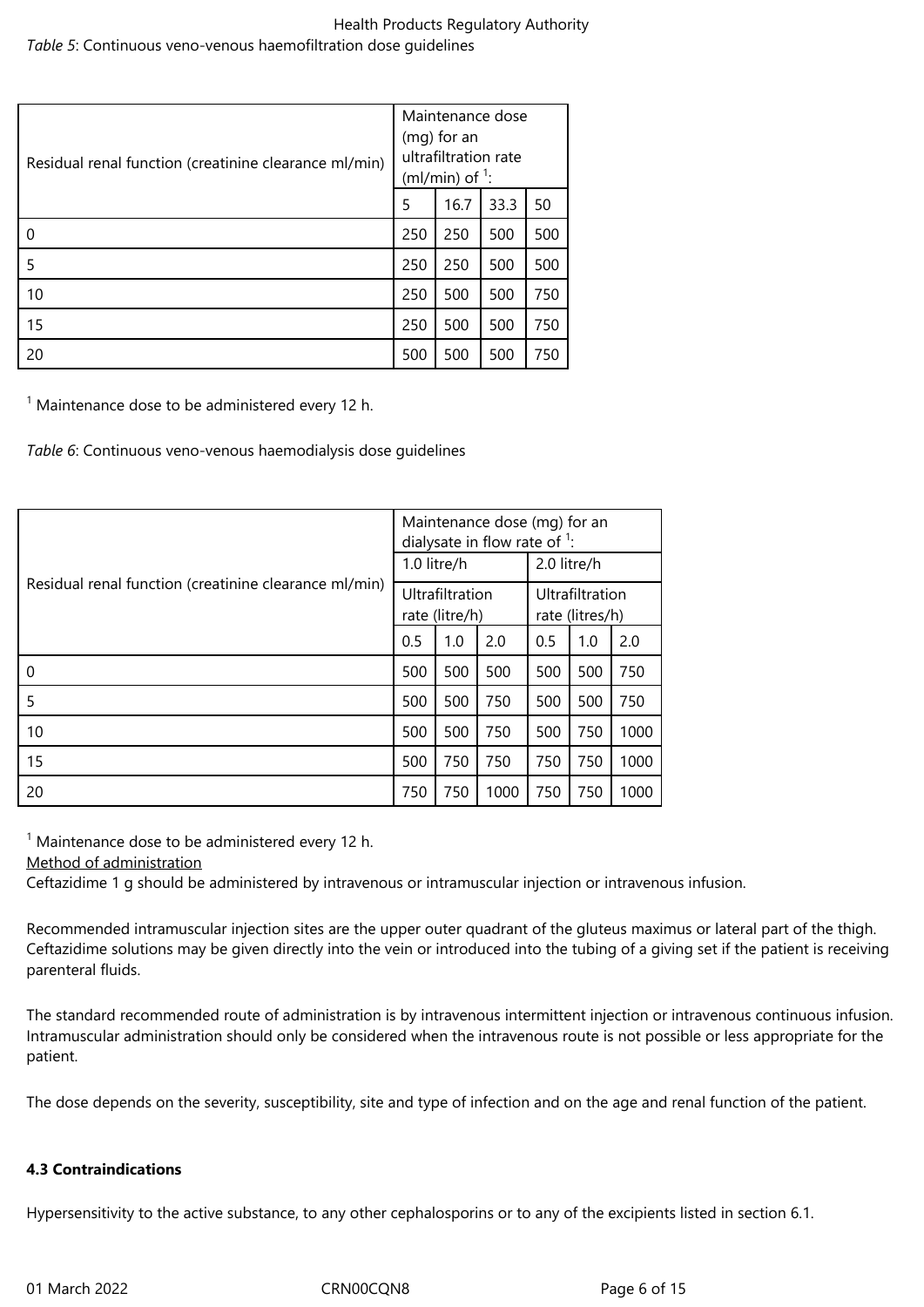History of severe hypersensitivity (e.g. anaphylactic reaction) to any other type of beta-lactam antibacterial agent (penicillins, monobactams and carbapenems).

# **4.4 Special warnings and precautions for use**

As with all beta-lactam antibacterial agents, serious and occasionally fatal hypersensitivity reactions have been reported. In case of severe hypersensitivity reactions, treatment with ceftazidime must be discontinued immediately and adequate emergency measures must be initiated.

Before beginning treatment, it should be established whether the patient has a history of severe hypersensitivity reactions to ceftazidime, to other cephalosporins or to any other type of beta-lactam agent. Caution should be used if ceftazidime is given to patients with a history of non-severe hypersensitivity to other beta-lactam agents.

Ceftazidime has a limited spectrum of antibacterial activity. It is not suitable for use as a single agent for the treatment of some types of infections unless the pathogen is already documented and known to be susceptible or there is a very high suspicion that the most likely pathogen(s) would be suitable for treatment with ceftazidime. This particularly applies when considering the treatment of patients with bacteraemia and when treating bacterial meningitis, skin and soft tissue infections and bone and joint infections. In addition, ceftazidime is susceptible to hydrolysis by several of the extended spectrum beta lactamases (ESBLs). Therefore, information on the prevalence of ESBL producing organisms should be taken into account when selecting ceftazidime for treatment.

Antibacterial agent-associated colitis and pseudo-membranous colitis have been reported with nearly all anti-bacterial agents, including ceftazidime, and may range in severity from mild to life-threatening. Therefore, it is important to consider this diagnosis in patients who present with diarrhoea during or subsequent to the administration of ceftazidime (see section 4.8). Discontinuation of therapy with ceftazidime and the administration of specific treatment for *Clostridium difficile* should be considered. Medicinal products that inhibit peristalsis should not be given.

Concurrent treatment with high doses of cephalosporins and nephrotoxic medicinal products such as aminoglycosides or potent diuretics (e.g. furosemide) may adversely affect renal function.

Ceftazidime is eliminated via the kidneys, therefore the dose should be reduced according to the degree of renal impairment. Patients with renal impairment should be closely monitored for both safety and efficacy. Neurological sequelae have occasionally been reported when the dose has not been reduced in patients with renal impairment (see sections 4.2 and 4.8).

Prolonged use may result in the overgrowth of non-susceptible organisms (e.g. Enterococci, fungi) which may require interruption of treatment or other appropriate measures. Repeated evaluation of the patient's condition is essential.

Ceftazidime does not interfere with enzyme-based tests for glycosuria, but slight interference (false-positive) may occur with copper reduction methods (Benedict's, Fehling's, Clinitest).

Ceftazidime does not interfere in the alkaline picrate assay for creatinine.

The development of a positive Coombs' test associated with the use of ceftazidime in about 5% of patients may interfere with the cross-matching of blood.

# *Sodium*

This medicinal product contains 52 mg of sodium per vial equivalent to 2.6% of the WHO recommended maximum daily intake of 2 g sodium for an adult.

# **4.5 Interaction with other medicinal products and other forms of interactions**

Interaction studies have only been conducted with probenecid and furosemide.

Concurrent use of high doses with nephrotoxic medicinal products may adversely affect renal function (see section 4.4).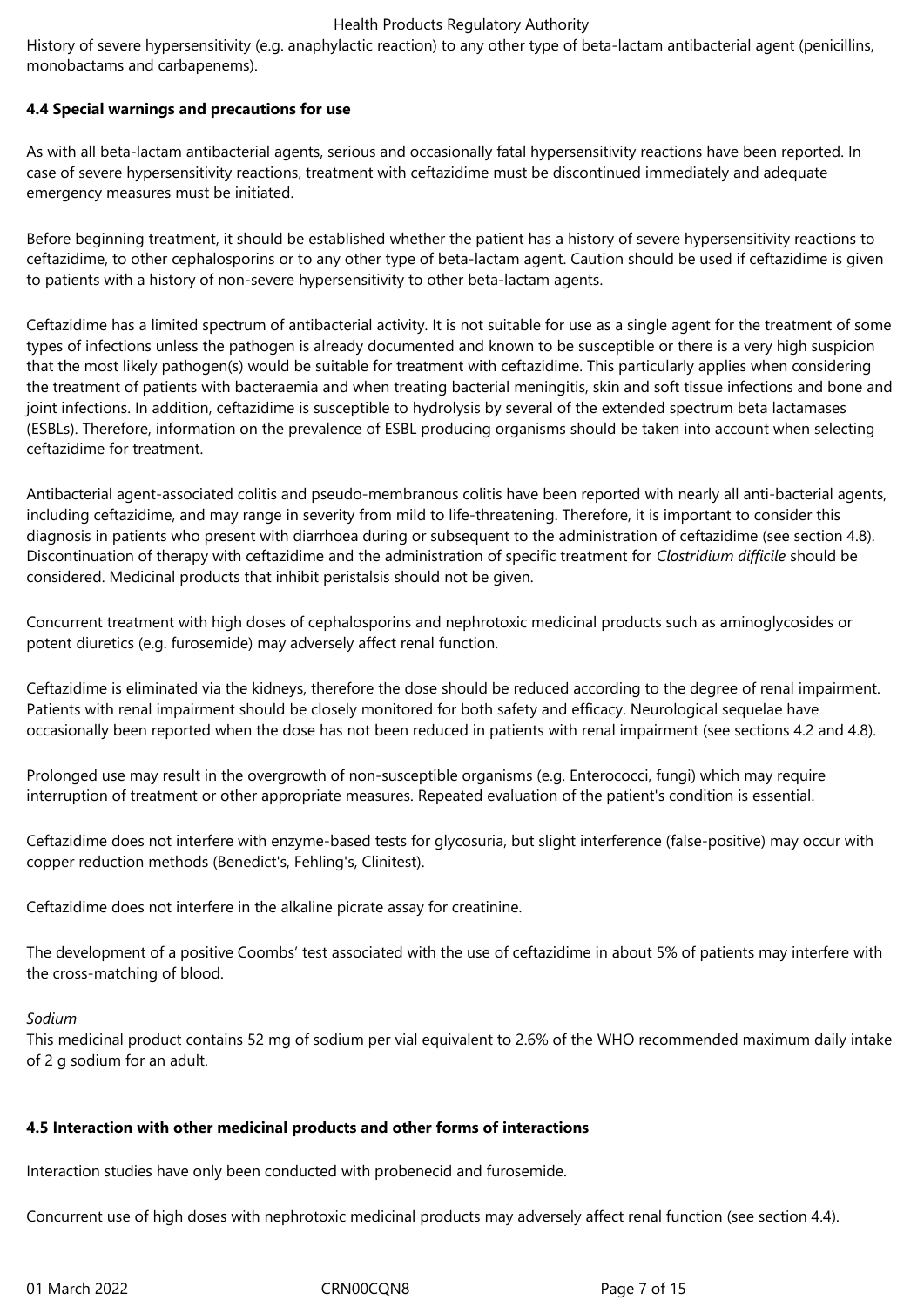Chloramphenicol is antagonistic *in vitro* with ceftazidime and other cephalosporins. The clinical relevance of this finding is unknown, but if concurrent administration of ceftazidime with chloramphenicol is proposed, the possibility of antagonism should be considered.

# **4.6 Fertility, pregnancy and lactation**

# **Pregnancy**

There are limited amounts of data from the use of ceftazidime in pregnant women. Animal studies do not indicate direct or indirect harmful effects with respect to pregnancy, embryonal/foetal development, parturition or postnatal development (see section 5.3).

Ceftazidime should be prescribed to pregnant women only if the benefit outweighs the risk.

# **Breastfeeding**

Ceftazidime is excreted in human milk in small quantities but at therapeutic doses of ceftazidime no effects on the breast-fed infant are anticipated. Ceftazidime can be used during breast-feeding.

Fertility No data are available.

# **4.7 Effects on ability to drive and use machines**

No studies on the effects on the ability to drive and use machines have been performed. However, undesirable effects may occur (e.g. dizziness), which may influence the ability to drive and use machines (see section 4.8).

# **4.8 Undesirable effects**

The most common adverse reactions are eosinophilia, thrombocytosis, phlebitis or thrombophlebitis with intravenous administration, diarrhoea, transient increases in hepatic enzymes, maculopapular or urticarcial rash, pain and/or inflammation following intramuscular injection and positive Coomb's test.

Data from sponsored and un-sponsored clinical trials have been used to determine the frequency of common and uncommon undesirable effects. The frequencies assigned to all other undesirable effects were mainly determined using post-marketing data and refer to a reporting rate rather than a true frequency. Within each frequency grouping, undesirable effects are presented in order of decreasing seriousness. The following convention has been used for the classification of frequency:

Very common ( $\geq 1/10$ ) Common (≥ 1/100 to < 1/10) Uncommon (≥ 1/1,000 to < 1/100) Rare (≥ 1/10,000 to < 1/1,000) Very rare (< 1/10,000) Unknown (cannot be estimated from the available data)

| <b>System Organ</b>   | Common         | <b>Uncommon</b>      | <b>Very rare</b> | <b>Unknown</b>                      |
|-----------------------|----------------|----------------------|------------------|-------------------------------------|
| <b>Class</b>          |                |                      |                  |                                     |
| <b>Infections and</b> |                | Candidiasis          |                  |                                     |
| <b>infestations</b>   |                | (including vaginitis |                  |                                     |
|                       |                | and oral thrush)     |                  |                                     |
| <b>Blood and</b>      | Eosinophilia   | Neutropenia          |                  | Agranulocytosis Haemolytic anaemia  |
| lymphatic             | Thrombocytosis | Leukopenia           |                  | Lymphocytosis                       |
| system                |                | Thrombocytopenia     |                  |                                     |
| disorders             |                |                      |                  |                                     |
| Immune system         |                |                      |                  | Anaphylaxis (including bronchospasm |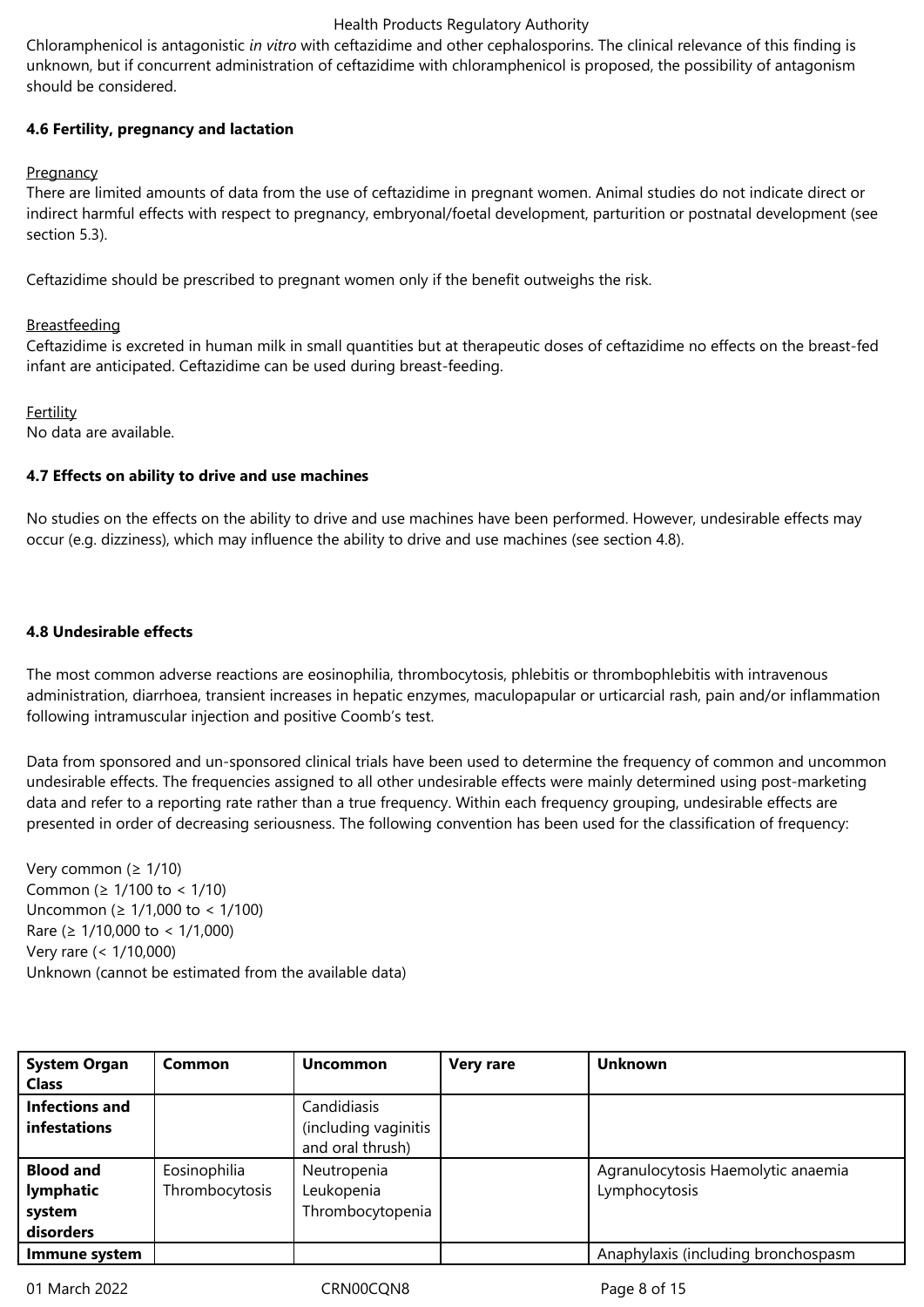| disorders               |                      |                           |                        | and/or hypotension) (see section 4.4) |
|-------------------------|----------------------|---------------------------|------------------------|---------------------------------------|
| <b>Nervous system</b>   |                      | Headache                  |                        | Neurological sequelae <sup>1</sup>    |
| disorders               |                      | <b>Dizziness</b>          |                        | Paraesthesia                          |
| <b>Vascular</b>         | Phlebitis or         |                           |                        |                                       |
| disorders               | thrombophlebitis     |                           |                        |                                       |
|                         | with intravenous     |                           |                        |                                       |
|                         | administration       |                           |                        |                                       |
| <b>Gastrointestinal</b> | Diarrhoea            | Antibacterial             |                        | <b>Bad taste</b>                      |
| disorders               |                      | agent-associated          |                        |                                       |
|                         |                      | diarrhoea and             |                        |                                       |
|                         |                      | colitis <sup>2</sup> (see |                        |                                       |
|                         |                      | section 4.4)              |                        |                                       |
|                         |                      | Abdominal pain            |                        |                                       |
|                         |                      | Nausea                    |                        |                                       |
|                         |                      | Vomiting                  |                        |                                       |
| <b>Hepatobiliary</b>    | Transient            |                           |                        | Jaundice                              |
| disorders               | elevations in one    |                           |                        |                                       |
|                         | or more hepatic      |                           |                        |                                       |
|                         | enzymes <sup>3</sup> |                           |                        |                                       |
| <b>Skin and</b>         | Maculopapular or     | Pruritus                  |                        | Toxic epidermal necrolysis            |
| subcutaneous            | urticarial rash      |                           |                        | Stevens-johnson syndrome              |
| tissue disorders        |                      |                           |                        | Erythema multiforme                   |
|                         |                      |                           |                        | Angioedema DRESS <sup>5</sup>         |
| <b>Renal and</b>        |                      | Transient                 | Interstitial nephritis |                                       |
| urinary                 |                      | elevations of             | Acute renal failure    |                                       |
| disorders               |                      | blood urea, blood         |                        |                                       |
|                         |                      | urea nitrogen             |                        |                                       |
|                         |                      | and/or serum              |                        |                                       |
|                         |                      | creatinine                |                        |                                       |
| <b>General</b>          | Pain and/or          | Fever                     |                        |                                       |
| disorders and           | inflammation         |                           |                        |                                       |
| administration          | after                |                           |                        |                                       |
| site conditions         | intramuscular        |                           |                        |                                       |
|                         | injection            |                           |                        |                                       |
| <b>Investigations</b>   | Positive Coombs'     |                           |                        |                                       |
|                         | test <sup>4</sup>    |                           |                        |                                       |

<sup>1</sup> There has been reports of neurological sequelae including tremor, myoclonus, convulsions, encephalopathy, and coma in patients with renal impairment in whom the dose of Ceftazidime [Hikma] has not been appropriately reduced.

2 Diarrhoea and colitis may be associated with *Clostridium difficile* and may present as pseudomembranous colitis.

<sup>3</sup> ALT (SGPT), AST (SOGT), LHD, GGT, alkaline phosphatase.

<sup>4</sup> A positive Coombs test develops in about 5% of patients and may interfere with blood cross matching.

<sup>5</sup> 'There have been rare reports where DRESS has been associated with ceftazidime'

Reporting of suspected adverse reactions

Reporting suspected adverse reactions after authorisation of the medicinal product is important. It allows continued monitoring of the benefit/risk balance of the medicinal product. Healthcare professionals are asked to report any suspected adverse reactions via the national reporting system:

HPRA Pharmacovigilance

Website: www.hpra.ie

# **4.9 Overdose**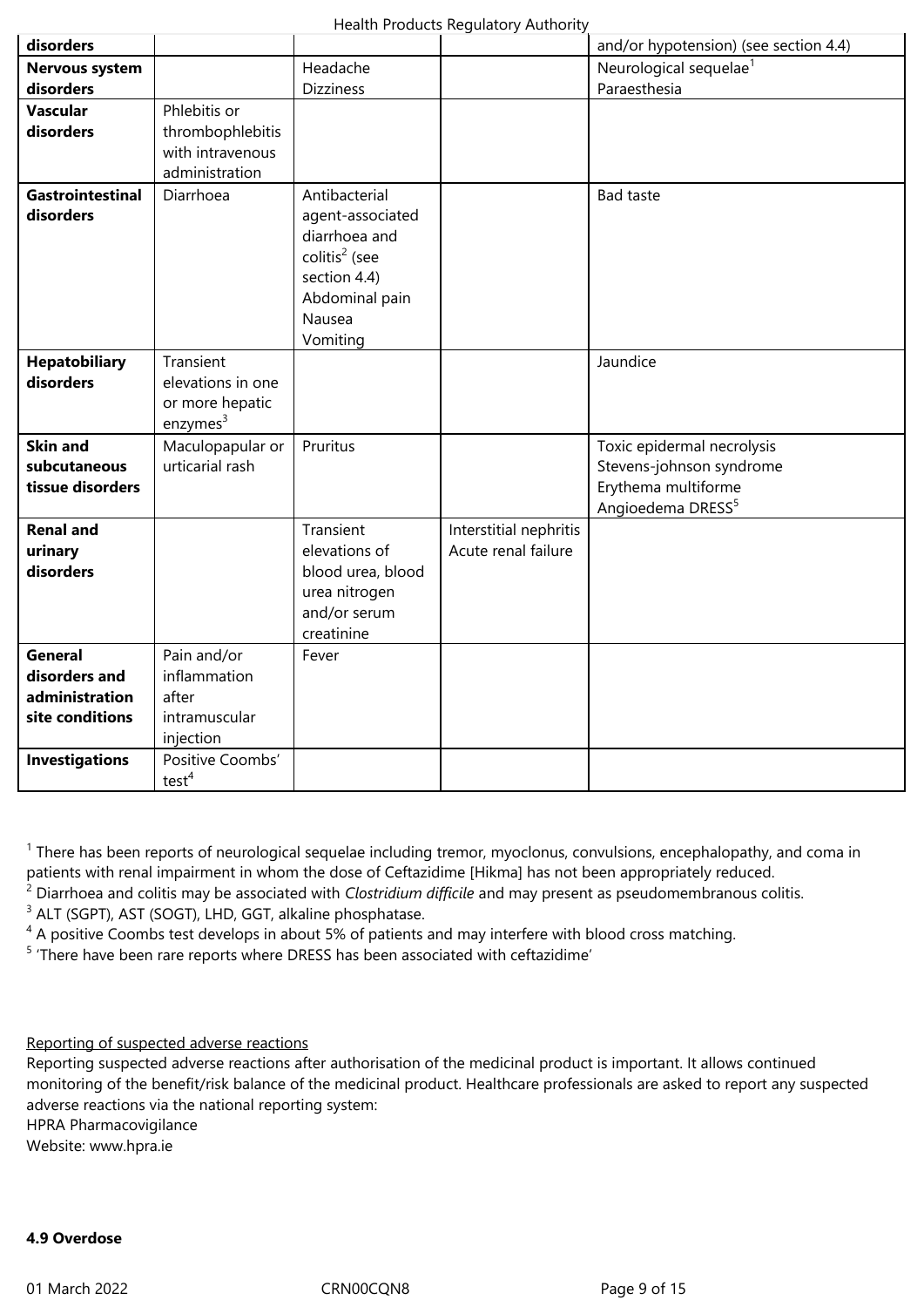Overdose can lead to neurological sequelae including encephalopathy, convulsions and coma.

Symptoms of overdose can occur if the dose is not reduced appropriately in patients with renal impairment (see sections 4.2 and 4.4).

Serum levels of ceftazidime can be reduced by haemodialysis or peritoneal dialysis.

#### **5 PHARMACOLOGICAL PROPERTIES**

# **5.1 Pharmacodynamic properties**

Pharmacotherapeutic group: Antibacterials for systemic use.Third-generation cephalosporins, ATC code: J01DD02.

#### Mechanism of action

Ceftazidime inhibits bacterial cell wall synthesis following attachment to penicillin binding proteins (PBPs). This results in the interruption of cell wall (peptidoglycan) biosynthesis, which leads to bacterial cell lysis and death.

#### PK/PD relationship

For cephalosporins, the most important pharmacokinetic-pharmacodynamic index correlating with in vivo efficacy has been shown to be the percentage of the dosing interval that the unbound concentration remains above the minimum inhibitory concentration (MIC) of ceftazidime for individual target species (i.e. %T>MIC).

#### Mechanism of Resistance

Bacterial resistance to ceftazidime may be due to one or more of the following mechanisms:

- hydrolysis by beta-lactamases. Ceftazidime may be efficiently hydrolysed by extended-spectrum beta-lactamases (ESBLs), including the SHV family of ESBLs, and AmpC enzymes that may be induced or stably derepressed in certain aerobic Gram-negative bacterial species.

- reduced affinity of penicillin-binding proteins for ceftazidime.

- outer membrane impermeability, which restricts access of ceftazidime to penicillin binding proteins in Gram-negative organisms.

- bacterial efflux pumps.

#### **Breakpoints**

Minimum inhibitory concentration (MIC) breakpoints established by the European Committee on Antimicrobial Susceptibility Testing (EUCAST) are as follows:

| Organism                                     | <b>Breakpoints</b><br>(mq/L) |  |  |
|----------------------------------------------|------------------------------|--|--|
|                                              |                              |  |  |
| Enterobacteriaceae                           | $\leq 1$                     |  |  |
| Pseudomonas aeruginosa                       | $\leq 8$                     |  |  |
| Non-species related breakpoints <sup>2</sup> | < 4                          |  |  |

 $S =$  susceptible,  $I =$  intermediate,  $R =$  resistant

<sup>1</sup> The breakpoints relate to high dose therapy (2 g x 3).

 $2$  Non-species related breakpoints have been determined mainly on the basis of PK/PD data and are independent of MIC distributions of specific species. They are for use only for species not mentioned in the table or footnotes.

# Microbiological Susceptibility

The prevalence of acquired resistance may vary geographically and with time for selected species and local information on resistance is desirable, particularly when treating severe infections. As necessary, expert advice should be sought when the local prevalence of resistance is such that the utility of ceftazidime in at least some types of infections is questionable.

| <b>Commonly Susceptible Species</b> |           |  |  |  |  |
|-------------------------------------|-----------|--|--|--|--|
| Gram-positive aerobes:              |           |  |  |  |  |
| 01 March 2022                       | CRN00CON8 |  |  |  |  |

Page 10 of 15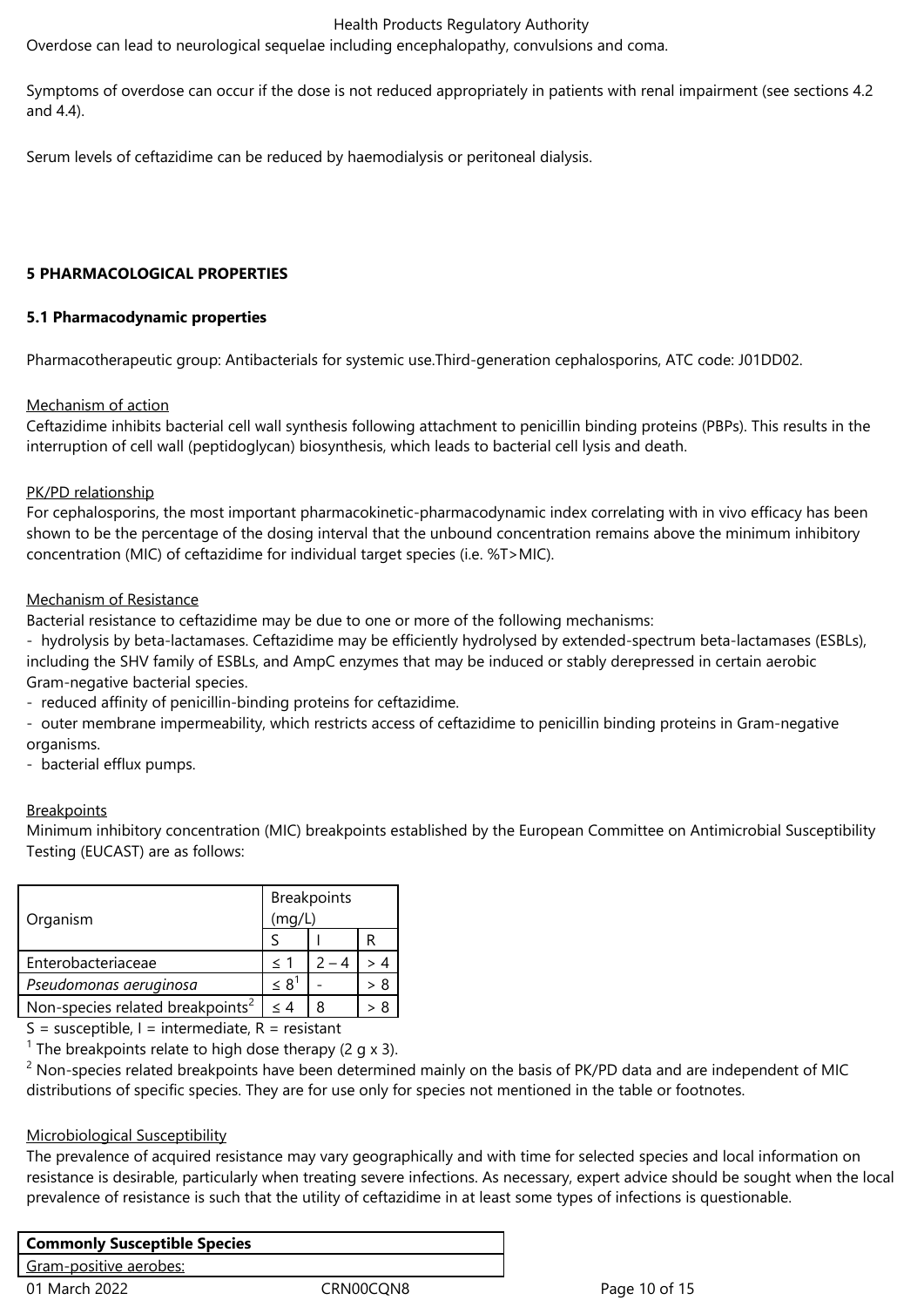| Streptococcus pyogenes                                                 |  |  |  |  |
|------------------------------------------------------------------------|--|--|--|--|
| Streptococcus agalactiae                                               |  |  |  |  |
| Gram-negative aerobes:                                                 |  |  |  |  |
| Citrobacter koseri                                                     |  |  |  |  |
| Escherichia coli                                                       |  |  |  |  |
| Haemophilus influenzae                                                 |  |  |  |  |
| Moraxella catarrhalis                                                  |  |  |  |  |
| Neisseria meningitidis                                                 |  |  |  |  |
| Proteus mirabilis                                                      |  |  |  |  |
| Proteus spp. (other)                                                   |  |  |  |  |
| Providencia spp.                                                       |  |  |  |  |
| Species for which acquired resistance may be a problem                 |  |  |  |  |
| Gram-negative aerobes:                                                 |  |  |  |  |
| Acinetobacter baumannii $^{\rm f+}$                                    |  |  |  |  |
| Burkholderia cepacia                                                   |  |  |  |  |
| Citrobacter freundii                                                   |  |  |  |  |
| Enterobacter aerogenes                                                 |  |  |  |  |
| Enterobacter cloacae                                                   |  |  |  |  |
| Klebsiella pneumoniae                                                  |  |  |  |  |
| Klebsiella spp. (other)                                                |  |  |  |  |
| Pseudomonas aeruginosa                                                 |  |  |  |  |
| Serratia spp.                                                          |  |  |  |  |
| Morganella morganii                                                    |  |  |  |  |
| Gram-positive aerobes:                                                 |  |  |  |  |
| Staphylococcus aureus <sup>£</sup>                                     |  |  |  |  |
| Streptococcus pneumonia <sup>££</sup>                                  |  |  |  |  |
| Gram-positive anaerobes:                                               |  |  |  |  |
| Clostridium perfringens                                                |  |  |  |  |
| Peptococcus spp.                                                       |  |  |  |  |
| Peptostreptococcus spp.                                                |  |  |  |  |
| Gram-negative anaerobes:                                               |  |  |  |  |
| Fusobacterium spp.                                                     |  |  |  |  |
| <b>Inherently resistant organisms</b>                                  |  |  |  |  |
| <u>Gram-positive aerobes:</u>                                          |  |  |  |  |
| Enterococci including Enterococcus faecalis and Enterococcus faecium   |  |  |  |  |
| Listeria spp.                                                          |  |  |  |  |
| Gram-positive anaerobes:                                               |  |  |  |  |
| Clostridium difficile                                                  |  |  |  |  |
| Gram-negative anaerobes:                                               |  |  |  |  |
| Bacteroides spp. (many strains of Bacteroides fragilis are resistant). |  |  |  |  |
| Others:                                                                |  |  |  |  |
| Chlamydia spp.                                                         |  |  |  |  |
| Mycoplasma spp.                                                        |  |  |  |  |
|                                                                        |  |  |  |  |

*Legionella* spp.

£ *S. aureus* that is methicillin-susceptible are considered to have inherent low susceptibility to ceftazidime. All methicillin-resistant S. aureus are resistant to ceftazidime.

££*S. pneumoniae* that demonstrate intermediate susceptibility or are resistant to penicillin can be expected to demonstrate at least reduced susceptibility to ceftazidime.

+ High rates of resistance have been observed in one or more areas/countries/regions within the EU.

# **5.2 Pharmacokinetic properties**

**Absorption** 

After intramuscular administration of 500 mg and 1 g of ceftazidime, peak plasma levels of 18 and 37 mg/l, respectively, are achieved rapidly. Five minutes after intravenous bolus injection of 500 mg, 1 g or 2 g, plasma levels are 46, 87 and 170 mg/l,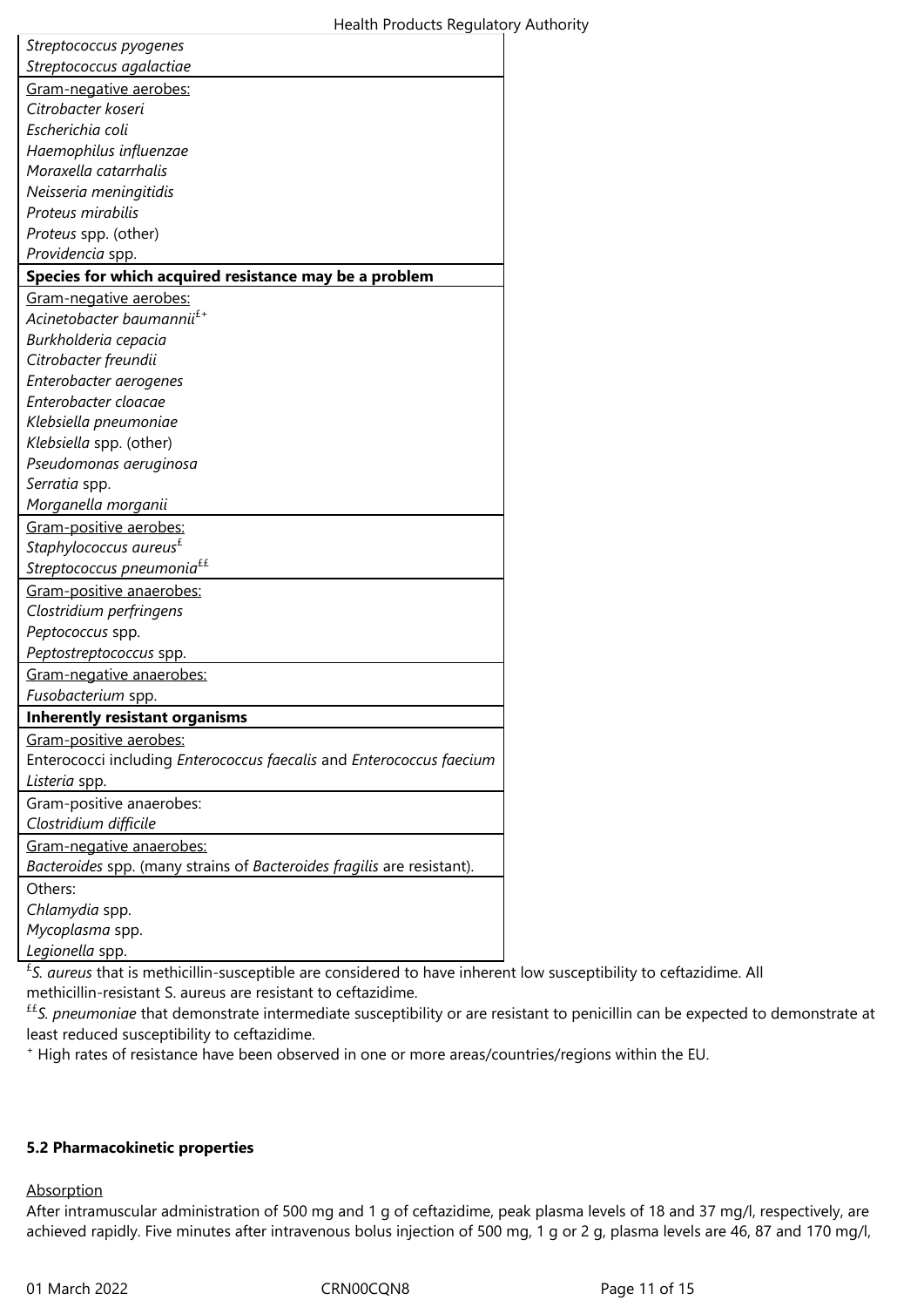respectively. The kinetics of ceftazidime are linear within the single dose range of 0.5 to 2 g following intravenous or intramuscular dosing.

#### **Distribution**

The serum protein binding of ceftazidime is low at about 10%. Concentrations in excess of the MIC for common pathogens can be achieved in tissues such as bone, heart, bile, sputum, aqueous humour, synovial, pleural and peritoneal fluids. Ceftazidime crosses the placenta readily and is excreted in the breast milk. Penetration of the intact blood-brain barrier is poor, resulting in low levels of ceftazidime in the CSF in the absence of inflammation. However, concentrations of 4 to 20 mg/l or more are achieved in the CSF when the meninges are inflamed.

#### Biotransformation

Ceftazidime is not metabolised.

#### **Elimination**

After parenteral administration plasma levels decrease with a half-life of about 2 h. Ceftazidime is excreted unchanged into the urine by glomerular filtration; approximately 80 to 90% of the dose is recovered in the urine within 24 h. Less than 1% is excreted via the bile.

#### Special patient populations

#### *Renal impairment*

Elimination of ceftazidime is decreased in patients with impaired renal function and the dose should be reduced (see section 4.2).

#### *Hepatic impairment*

The presence of mild to moderate hepatic dysfunction had no effect on the pharmacokinetics of ceftazidime in individuals administered 2 g intravenously every 8 hours for 5 days, provided renal function was not impaired (see section 4.2).

#### *Elderly*

The reduced clearance observed in elderly patients was primarily due to age-related decrease in renal clearance of ceftazidime. The mean elimination half-life ranged from 3.5 to 4 hours following single or 7 days repeat BID dosing of 2 g IV bolus injections in elderly patients 80 years or older.

#### *Paediatric population*

The half-life of ceftazidime is prolonged in preterm and term neonates by 4.5 to 7.5 hours after doses of 25 to 30 mg/kg. However, by the age of 2 months the half-life is within the range for adults.

# **5.3 Preclinical safety data**

Non-clinical data reveal no special hazard for humans based on studies of safety pharmacology, repeat dose toxicity, genotoxicity, toxicity to reproduction. Carcinogenicity studies have not been performed with ceftazidime.

# **6 PHARMACEUTICAL PARTICULARS**

#### **6.1 List of excipients**

Sodium carbonate.

# **6.2 Incompatibilities**

Ceftazidime is less stable in Sodium Bicarbonate Injection than other intravenous fluids. It is not recommended as a diluent.

Ceftazidime and aminoglycosides should not be mixed in the same giving set or syringe.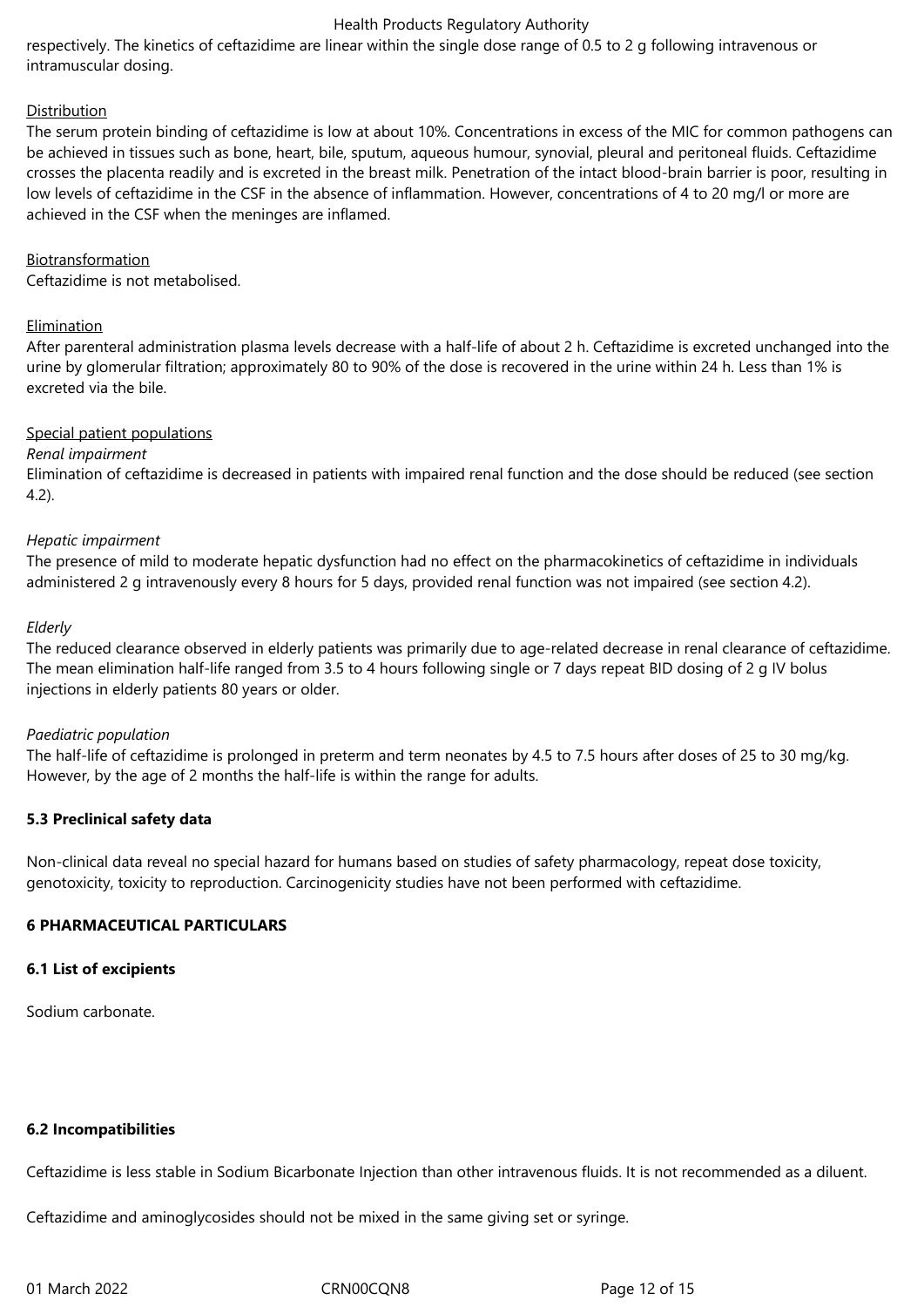Precipitation has been reported when vancomycin has been added to ceftazidime in solution. It is recommended that giving sets and intravenous lines are flushed between administration of these two agents.

This medicinal product must not be mixed with other medicinal products except those mentioned in section 6.6.

# **6.3 Shelf life**

# 2 years

After reconstitution and further dilution, the drug should be used immediately.

# **6.4 Special precautions for storage**

Store below 25ºC.

Before reconstitution store in the original carton in order to protect from light.

For storage conditions after dilution of the medicinal product, see section 6.3.

# **6.5 Nature and contents of container**

Ceftazidime is packed in type II or III clear glass vials, closed with bromobutyl rubber stoppers and aluminium flip-off caps. The rubber stoppers of the vials do not contain latex.

Ceftazidime 1 g powder for solution for injection/infusion 50 ml vials

Pack size: 1 or 10 vials. Not all pack sizes may be marketed.

# **6.6 Special precautions for disposal and other handling**

All sizes of vials of Ceftazidime are supplied under reduced pressure. As the product dissolves, carbon dioxide is released and a positive pressure develops. Small bubbles of carbon dioxide in the constituted solution may be ignored.

# Instructions for reconstitution/dilution:

See table for addition volumes and solution concentrations, which may be useful when fractional doses are required.

| Vial size                                      |                      | Amount of diluent to be added | Approximate concentration |  |  |  |
|------------------------------------------------|----------------------|-------------------------------|---------------------------|--|--|--|
| 1 q powder for solution for injection/infusion |                      |                               |                           |  |  |  |
|                                                | Intramuscular        | 3 ml                          | $260$ mg/ml               |  |  |  |
|                                                | Intravenous bolus    | $10 \mathrm{m}$               | 90 mg/ml                  |  |  |  |
|                                                | Intravenous infusion | 50 $ml*$                      | 20mg/ml                   |  |  |  |

\* Note: Addition should be in two stages

Solutions may range in colour from light yellow to amber depending on concentration, diluent and storage conditions used. Within the stated recommendations, product potency is not adversely affected by such colour variations.

Ceftazidime at concentrations between 1 mg/ml and 40 mg/ml is compatible with the following solutions for injection:

- 0.9% sodium chloride
- 0.9% sodium chloride and 5% dextrose
- 10% dextrose

01 March 2022 CRN00CQN8 CRNOCCOMB Page 13 of 15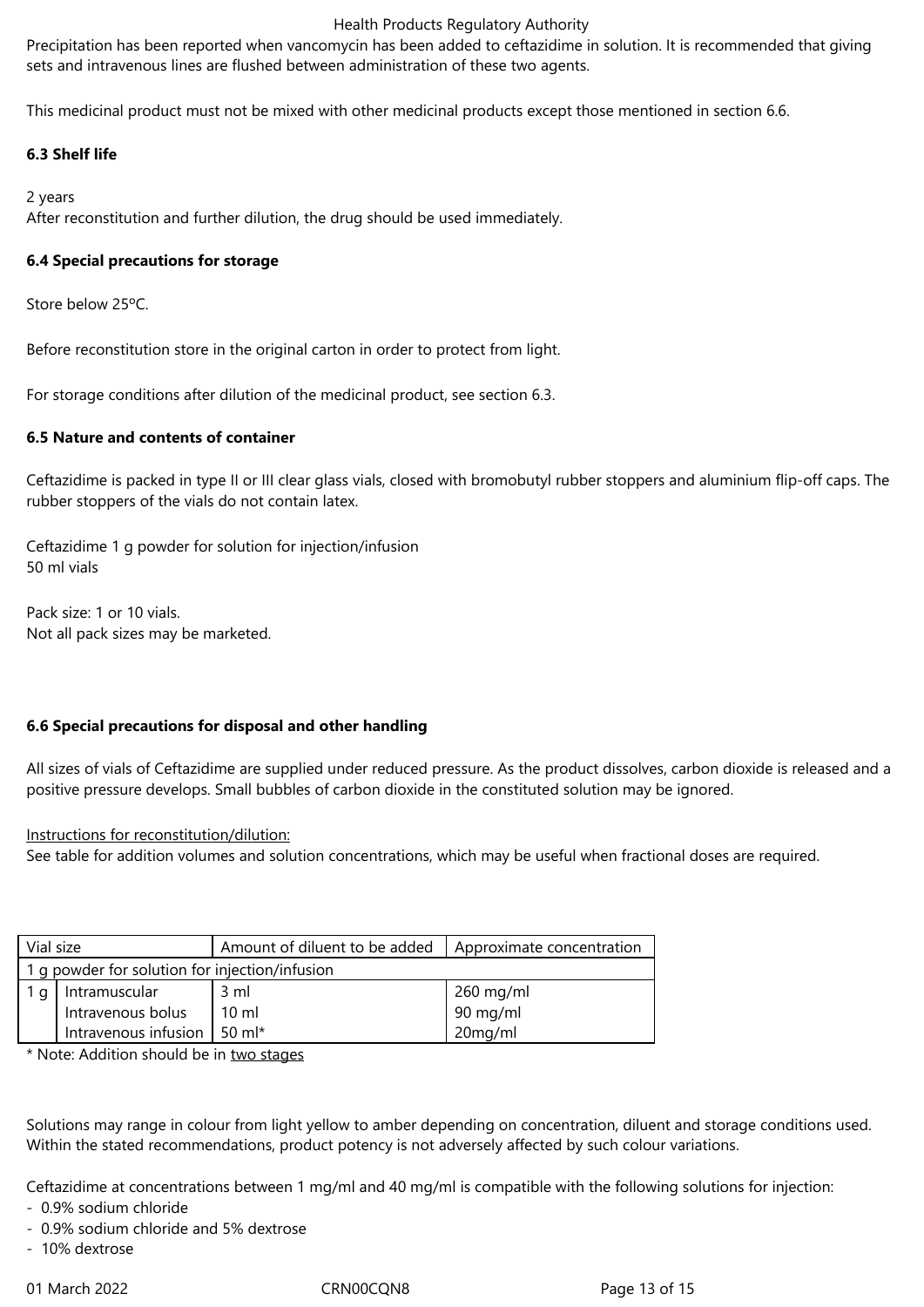Ceftazidime may be reconstituted for intramuscular use with 0.5% or 1% Lidocaine Hydrochloride solution for injection, obtained solutions should be used immediately after preparation

-Ceftazidime 1 g powder for solution for injection/infusion:

# Preparation of solutions for bolus injection:

1. Insert the syringe needle through the vial closure and inject the recommended volume of diluent. The vacuum may assist entry of the diluent. Remove the syringe needle.

2. Shake to dissolve: carbon dioxide is released and a clear solution will be obtained in about 5 minutes.

3. Invert the vial. With the syringe plunger fully depressed, insert the needle through the vial closure and withdraw the total volume of solution into the syringe (the pressure in the vial may aid withdrawal). Ensure that the needle remains within the solution and does not enter the head space. The withdrawn solution may contain small bubbles of carbon dioxide; they may be disregarded.

These solutions may be given directly into the vein or introduced into the tubing of an infusion set if the patient is receiving parenteral fluids.

· Ceftazidime 1 g powder for solution for injection/infusion:

Preparation of solutions for intravenous infusion from ceftazidime powder for solution for injection in standard vial presentation (mini-bag or burette-type set):

Prepare using a total of 50 ml of compatible diluent, added in TWO stages as described below.

1. Introduce the syringe needle through the vial closure and inject 10 ml of diluent for the 1 g and 2 g vials.

2. Withdraw the needle and shake the vial to give a clear solution.

3. Do not insert a gas relief needle until the product has dissolved. Insert a gas relief needle through the vial closure to relieve the internal pressure.

4. Transfer the reconstituted solution to final delivery vehicle (e.g. mini-bag ot burette-type set) making up a total volume of 50 ml, and administer by intravenous infusion over 15 to 30 min.

NOTE: To preserve product sterility, it is important that the gas relief needle is not inserted through the vial closure before the product has dissolved.

For single use only. Any unused product or waste material should be disposed of in accordance with local requirements.

# **7 MARKETING AUTHORISATION HOLDER**

Hikma Farmacêutica (Portugal) S.A. Estrada do Rio da Mó, no 8, 8A e 8B - Fervença, Terrugem-SNT 2705-906 Portugal

# **8 MARKETING AUTHORISATION NUMBER**

PA1217/012/002

# **9 DATE OF FIRST AUTHORISATION/RENEWAL OF THE AUTHORISATION**

Date of first authorisation: 12<sup>th</sup> September 2014 Date of last renewal: 11<sup>th</sup> September 2018